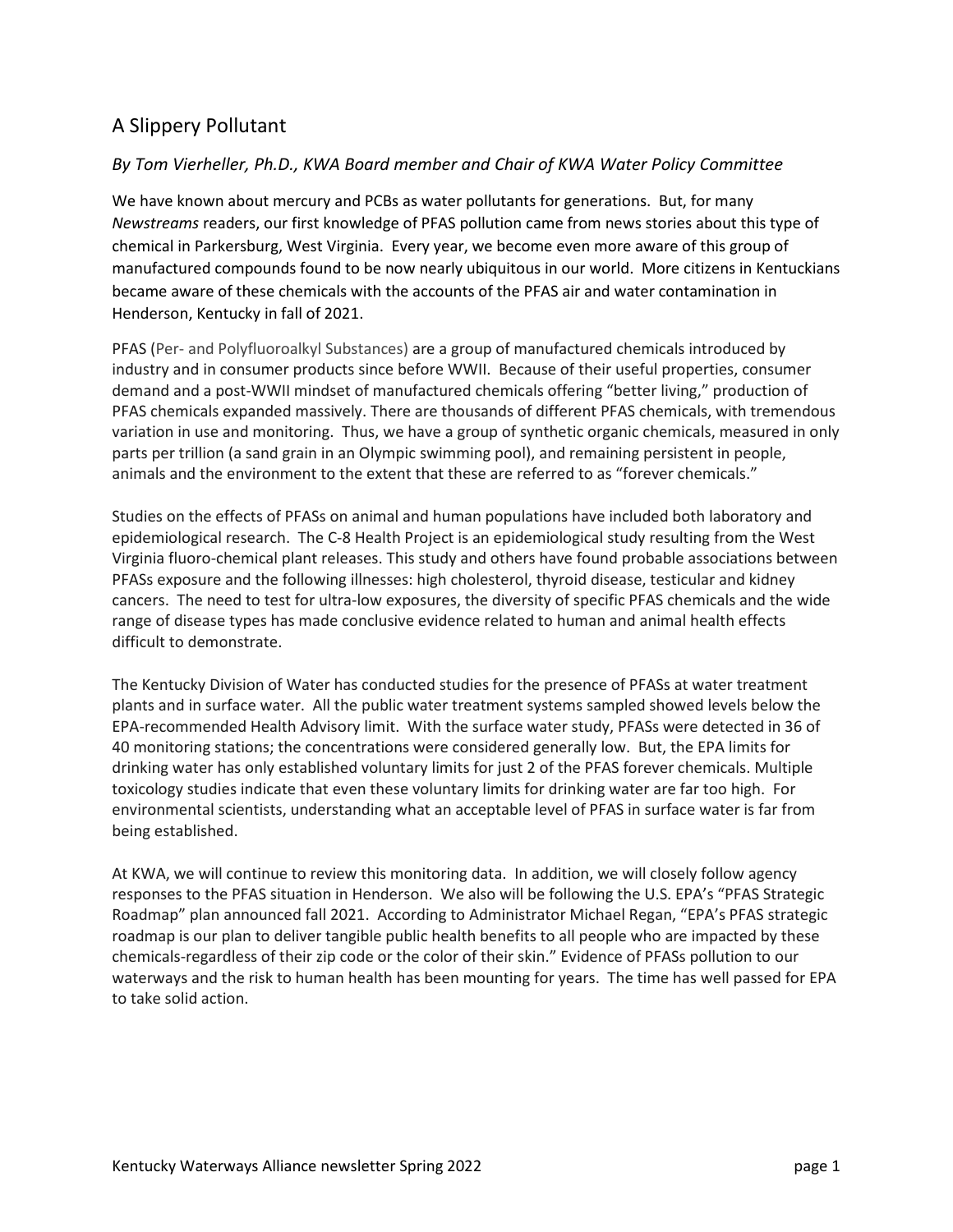

Sampling PFAS from a lake in Michigan Photo credit Michigan Department of Environment, Great Lakes, and Energy